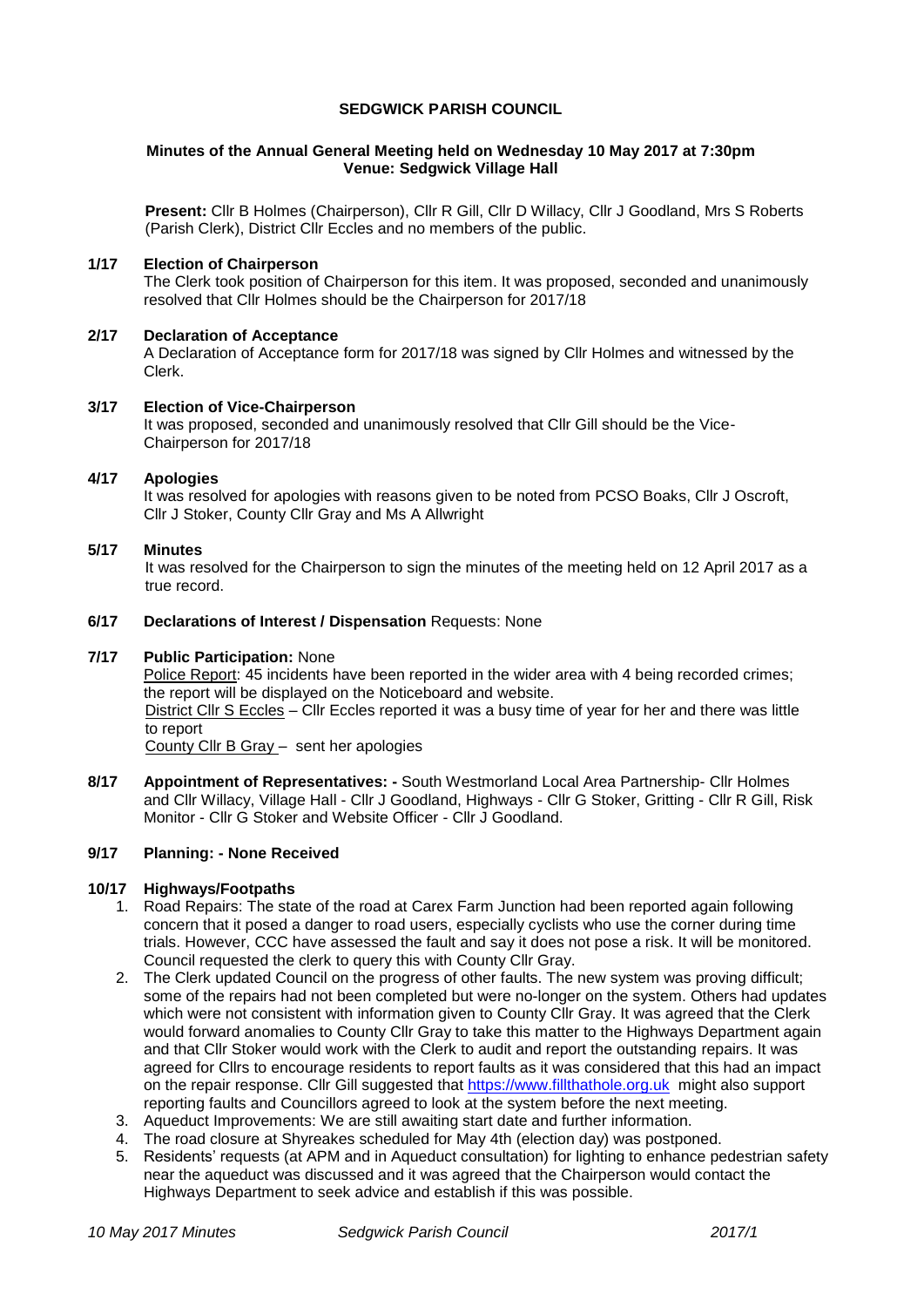6. The possibility of erecting a SatNav warning sign between Force Bridge to Brettargh Holt Roundabout was raised to reduce the number of large vehicles having to turn around in the village when they find they cannot go under the aqueduct. The location of the new height restriction sign was queried. It was agreed to investigate the possibility of installing a sign with Highways Department. Cllr Holmes agreed to write to Highways regarding this issue and inform Helsington Parish because it involves their Parish.

## **11/17 Playground /Millennium Field**

- 1. Cllr Willacy has carried out the monthly check on the Millennium Field and reported back that the swing mat is still requiring repair but he has repaired the tree slide, added further bark and varnished the tables.
- 2. Playdale have agreed to accept payment on delivery of the new toddler slide and it was agreed to place the order for the equipment and repair. A site visit would be needed to establish the exact location.
- 3. The quote for the Annual Safety Inspection arrangements from Playdale was approved and it will be scheduled for later this summer
- 4. It was noted that the Millennium Field was frequently used during the day with mums & tots.

# **12/17 Canal**

- 1. Cllr D Willacy reported that Phase 1 of the Canal Project was complete and Mr Park had removed all wood and carried out fence repairs. It was agreed to make the final payment and to display a poster to advertise the fact that the small amount of wood left was available to residents. (Cllr Holmes to design poster.)
- 2. The monthly inspection of the Canal Pathways had been carried out and a temporary sign erected at the top of the middle path. Cllr Goodland expressed his concern over the decision at the previous meeting not to install steps on the path and indicated that it was his intention to canvas on behalf of several residents and bring a petition requesting that they are installed to the next meeting. It was noted that the budget for the current year had been set and we are fully committed to this year's Parish Projects.
- 3. It was agreed for Mr J Holmes to inspect the canal deeds to identify the ownership of the boundaries. He will also indicate which documents should be scanned and retained for future reference.
- 4. Correspondence has been brought to the attention of Council about a £1.5 million funding bid being applied for by the Lancaster Canal Regeneration Partnership/Canal and River Trust entitled Lancaster to Kendal Towpath Trail Phase 2 (Sedgwick to Stainton) to fund the restoration and linking of Sedgwick Aqueduct, Hincaster Tunnel and Stainton Aqueduct. By definition, this directly involves the council owned stretch of the canal and yet we have. not been consulted or informed. Cllr Holmes contacted LCRG and had received a response from Nick Smith. He confirmed the bid had been made and that if the application is successful, LCRG will want to "explore ways of working with us on the aqueduct" and "possibly extend the work we are doing" Concern was expressed about the lack of consultation and that assumptions have been made about our section becoming part of the proposed cycle route, when we were reassured at the Roadshow meeting that this would not happen. Councillors agreed to examine the LCRP meeting minutes prior to the next meeting when the outcome of the grant bid may be known. It was noted that a decision had been made to brand the project as a "Towpath Trail" rather than the more unpopular term "cycle path", design choices are being made to discourage commuter cycling and land agents had been appointed to resolve ownership issues and changes to rights of way.
- 5. Lancaster Canal Regeneration Partnership The May e-Newsletter has been received noting that a £185,000 grant has been approved to complete the Kendal to Natland Towpath improvements. This would enable cyclists to access the Towpath and link to Sizergh Castle and Levens Hall. Cllr Goodland suggested that the LCRP Newsletter will be displayed on Website.
- 6. Council was made aware of an incident that occurred on the Parish owned stretch of the Canal. A dog was attacked, resulting in injury to a person and a dog. Cllr Holmes reported that it is Council's understanding that this is a private matter between the two parties involved. Cllr Goodland stated that it was his dog that was injured and that it was due to have an examination under anaesthetic. When he had the results of the examination, he would decide what action, if any, to take. He had taken legal advice and believed the council to be liable for the costs of the vets' fees. As this constituted a pecuniary interest for Cllr Goodland and a potential claim against the council, discussion ceased and council agreed to refer the matter to SLDC's legal team.
- 7. Cllr Holmes purchased several boxes of English wild flower seeds and the Beavers have agreed to sow them along the canal bed as a supervised Pack Activity. All agreed it was a good idea.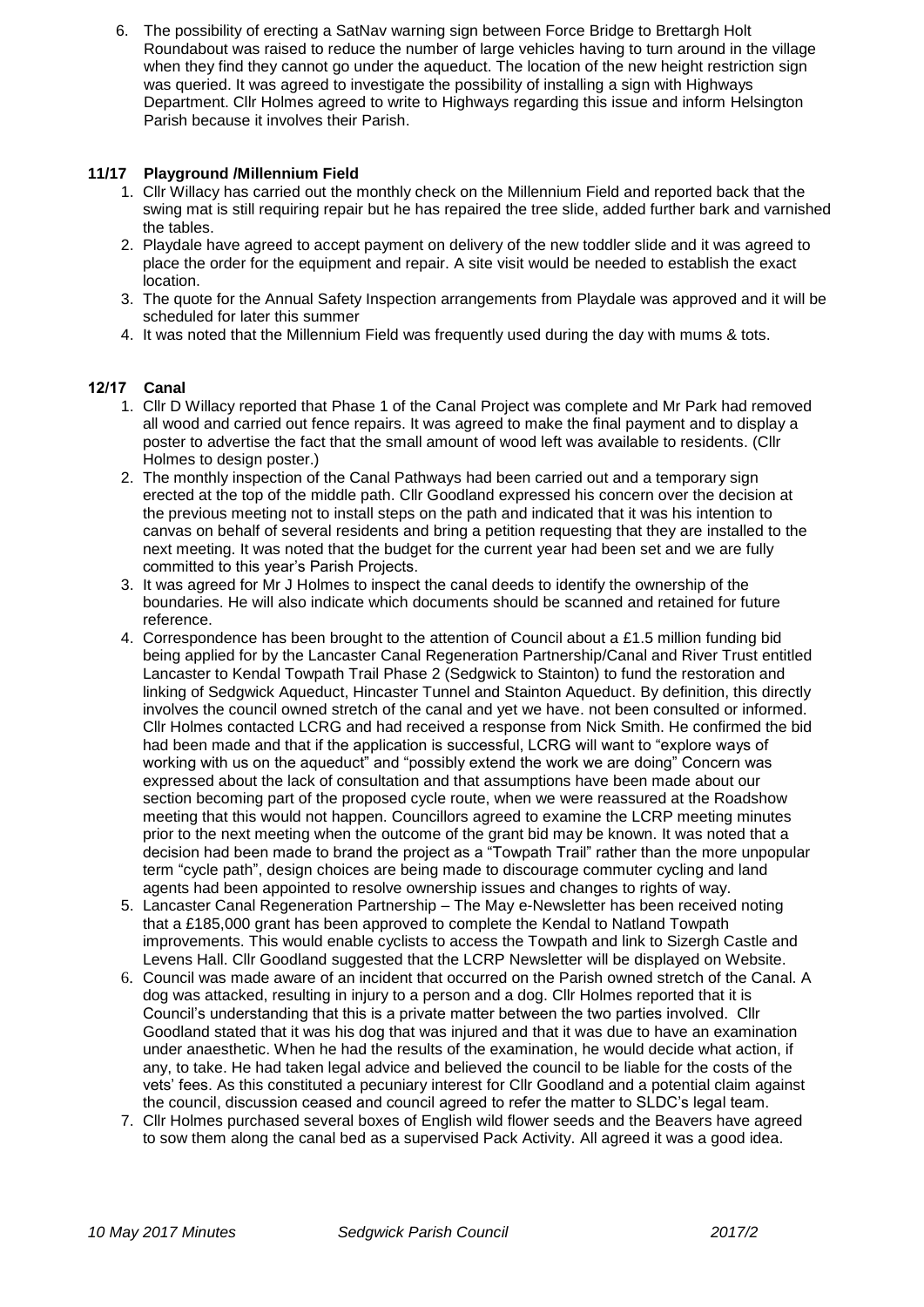### **13/17 Sedgwick Village Hall:** report by Cllr J Goodland

- The local elections were held at the Hall on May 4th and it is booked for general elections in June
- Lettings have increased
- The private party/camp had gone ahead successfully, the camping took place in the farmer's field next to the village hall
- A dance class were discussing the possibility of a Saturday booking as a business group
- The Scouts have enquired about using the Millennium Field for camping. It was agreed they would need to put any request in writing but that it may be better to use the field for tents.

### **14/17 Sedgwick No Cold Calling Zone**

The responses from the 6-month evaluation questionnaire was discussed. 39 replies were received, almost as many as voted to establish it in the first place; the results were extremely positive with excellent feedback comments. The findings will be reported to Trading Standards (by Cllr Holmes) and thanks were given to County Cllr Gray & District Cllr Eccles for their involvement in this project.

## **15/17 Community Emergency Plan**

A report was received from the first Community Response Group Meeting. Cllr G Stoker, the Group Co-ordinator had developed paperwork and established systems which now constitute our Village Plan. The Council were communicating with the Village Hall Committee to agree permission to use the Village Hall as the emergency centre, store the grab bag there, use the telephone access and install a key safe. On the approval of this, information will be displayed and put on to the website. A second emergency centre is being investigated and the WI invited to contribute to the emergency response.

### **16/17 Website**

Cllr Goodland reported that he was working regularly with our website manager to completely update the website. A new section entitled "Hot News" or "STOP PRESS" would be added for news such as the aqueduct decision. Further information was requested and extra information from this meeting would be added. The Clerk agreed to email requested information to the website manager. It was noted that the Community pages needed updating and Cllr Goodland would forward a list for the Parish Council to establish what was required.

#### **17/17 Insurance Renewal: Local Council Policy**

The renewal of the policy and agreement of terms were discussed, it was agreed to accept a fiveyear premium at a cost of £434.13 for this twelve month period with Zurich Municipal.

#### **18/17 Finance**

- a) Bank Balance as of 28 April 2017 £14,614.01
- b) Receipts SLDC Precept £9742.89 and SLDC Grant £ 78.16
- c) Payments: Zurich £434.13, J Park £1700.00, D Willacy £50.00, CALC £160.14
- d) The Accounts Report from Meeting Dated 12<sup>th</sup> April 2017 was signed.
- e) Financial Report: The Bank Reconciliation dated 31 March 2017 was noted, the Budget out-turn for 31 March 2017 was approved and the Audit paperwork was signed by Chairperson and Clerk. The Risk Assessment Document and updated Asset Register was approved.
- f) It was agreed to appoint Mr A Hartley as our Internal Auditor for 2016 /17

#### **19/17 Newsletter - Summer Edition**

It was agreed to publish the newsletter later in the summer when details about the Aqueduct project and Towpath Trail would be known. A photo of Sedgwick house had been received and would be used for the next edition. Also information about our NCCZ, road repairs and regrowth along the canal would be added.

#### **20/17 Review Grant Application Form**

Councillors had viewed the updates and approved the changes; Cllr Goodland requested the Clerk to email the new version to the Website manager.